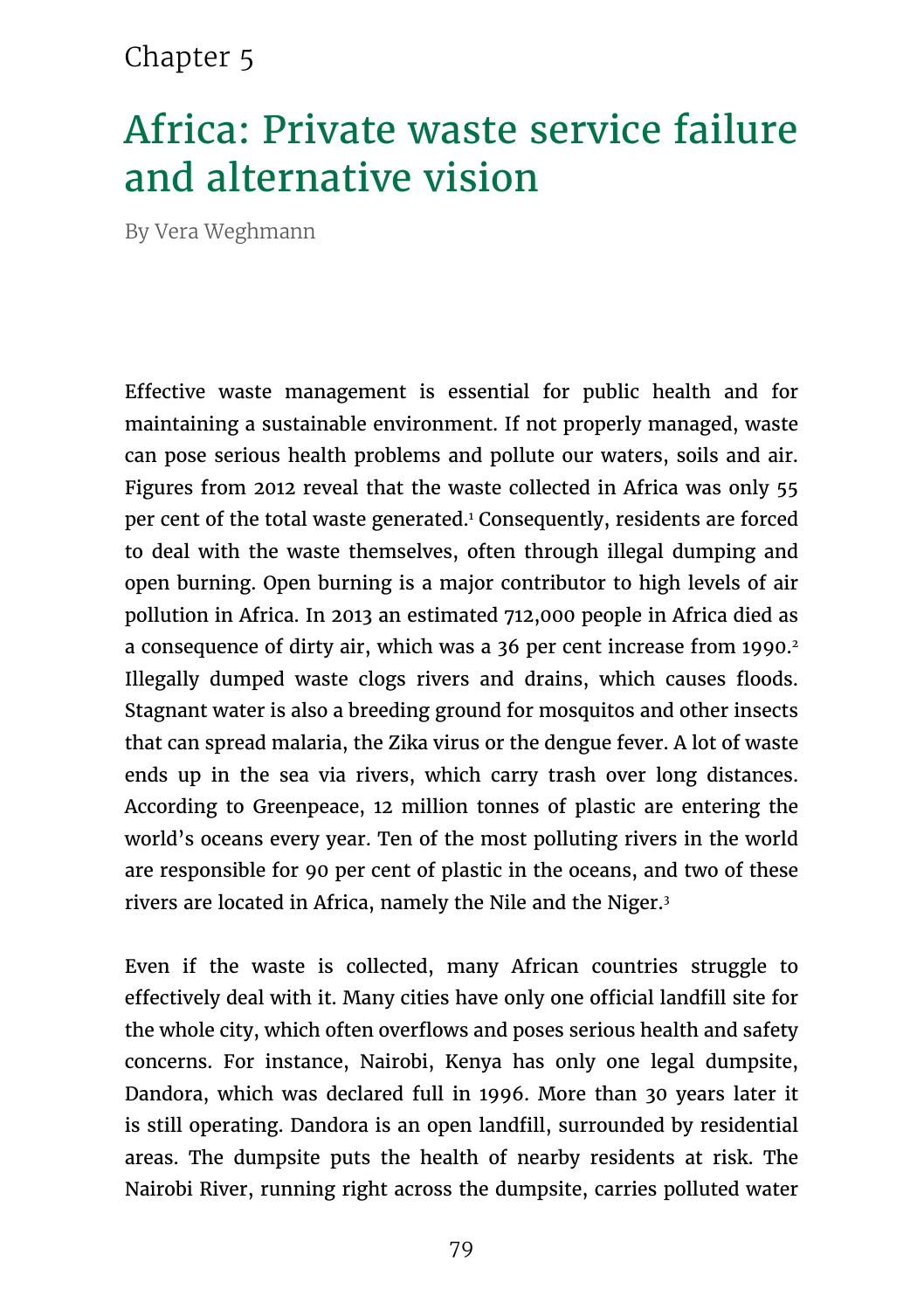

*Source: Hoornweg, D.; Bhada-Tata, P. ( 2012) What a Waste : A Global Review of Solid Waste Management. World Bank. In: UNEP (2018) Africa Waster Management Outlook.P.37*

downstream where it is used for irrigation of food products and as drinking water. But most of the waste in Nairobi does not even end up in the official landfill.4 Instead, private waste collectors dump the collected waste at one of the over 70 illegal dumpsites scattered throughout the city.5

Overwhelmed by the size of the waste problem, many African countries have turned to the private sector. However, as this essay will outline in detail, privatisation is not the solution for effective waste management. The essay will thus illustrate how workers and communities successfully resisted the privatisation of waste management in Egypt, leading to remunicipalisation of waste management in its three biggest cities, namely Cairo, Alexandra and Giza. Subsequently, we point to Africa's zerowaste potential. The next section reflects on the valuable contribution of the informal sector to waste management, and on the potential and challenges of formalising the informal sector. Finally, the advantage of publicly run waste management services is outlined. We conclude by drawing out the main lessons learned from Africa's experiences with waste management privatisation and its alternatives.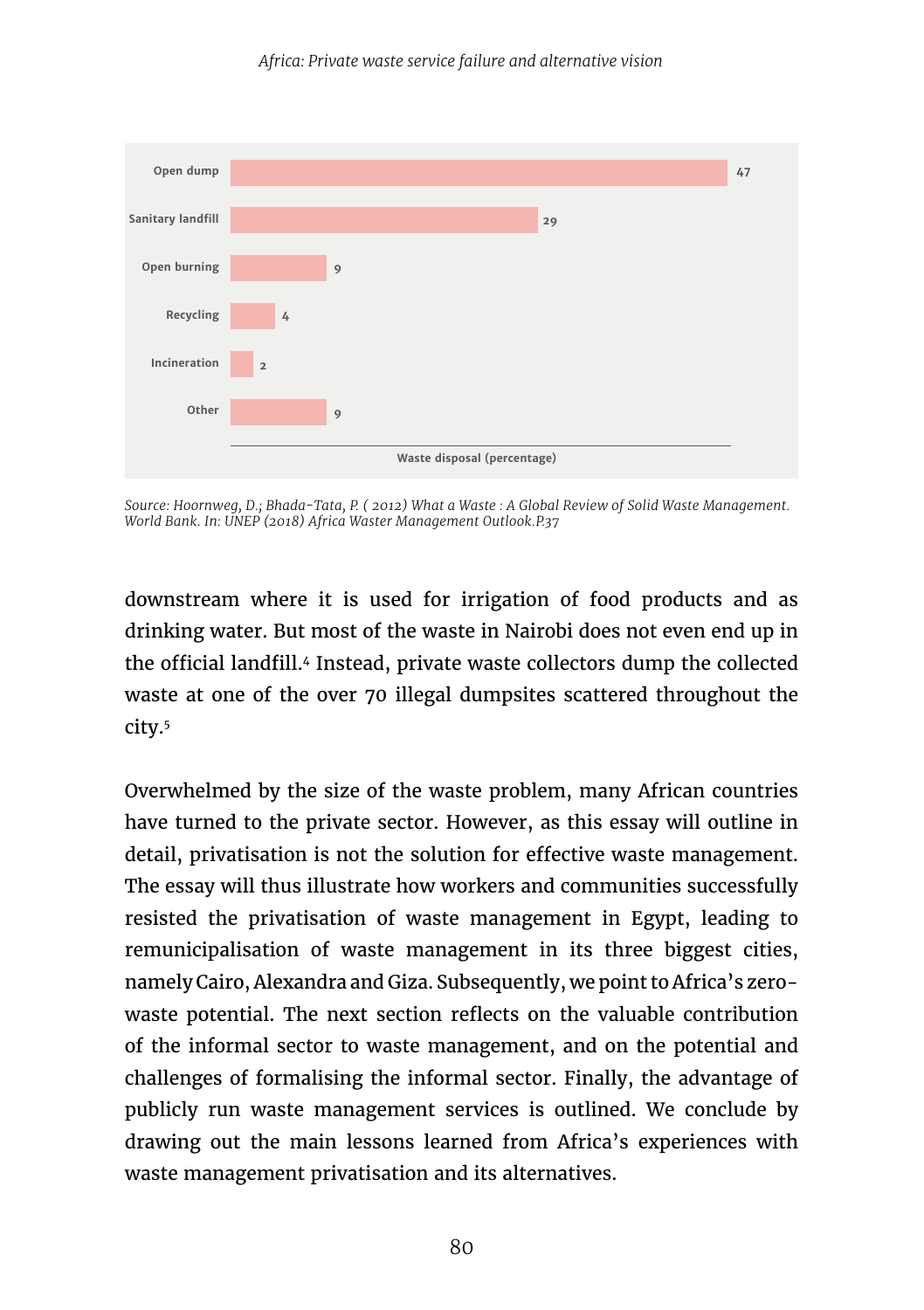## The failure of privatisation

Right from the beginning, the experiences with privatised waste management in Africa demonstrated its failure. Cameroon was among the first countries in Africa to privatise part of its waste management services. Already in 1969, Douala outsourced the management of its municipal waste and Yaoundé followed 10 years later. In its evaluation of the waste management privatisation, the United Nations Environment Programme classified it as a 'failed PPP'.6 The performance of waste company *Hygiène et Salubrité du Cameroun* (HYSACAM) had been poor and eventually the company withdrew entirely in 1991 when economic crises and structural adjustment destabilised the country.7 The waste catastrophe perpetuated and in 1994 the World Bank intervened with an emergency programme to clean up the two cities and especially the open dumps. However, despite these problems, HYSACAM was contracted again in 1998 and public-private partnership (PPP) was expanded to 17 more cities across the country. Yet again, HYSACAM's performance remained wanting. Five years into the contract the company still could not access 60 per cent of the neighbourhoods, as the pathways were too narrow for their equipment and informal workers continued to serve these areas.<sup>8</sup> After nearly 50 years of privatised waste services, an efficient and effective waste management system has yet to be introduced in Cameroon.9

A major problem with privatised waste services is that the privatisation is only taking place in areas deemed profitable. Poorer urban areas as well as rural areas see waste piling up. For example, Tunisia has a long history of privatised waste services, strongly promoted by the World Bank and other development institution. In 2010, UN-Habitat praised Tunisia for its 'successful experience with [waste management] privatization'.<sup>10</sup> However, if the service functioned well in the city of Sousse only 10 per cent of rural areas' waste was being collected. This is very significant given that in 2018 over 30 per cent of Tunisia's population lived in rural areas.11 Similarly, in Dar es Salaam, Tanzania the privatisation of waste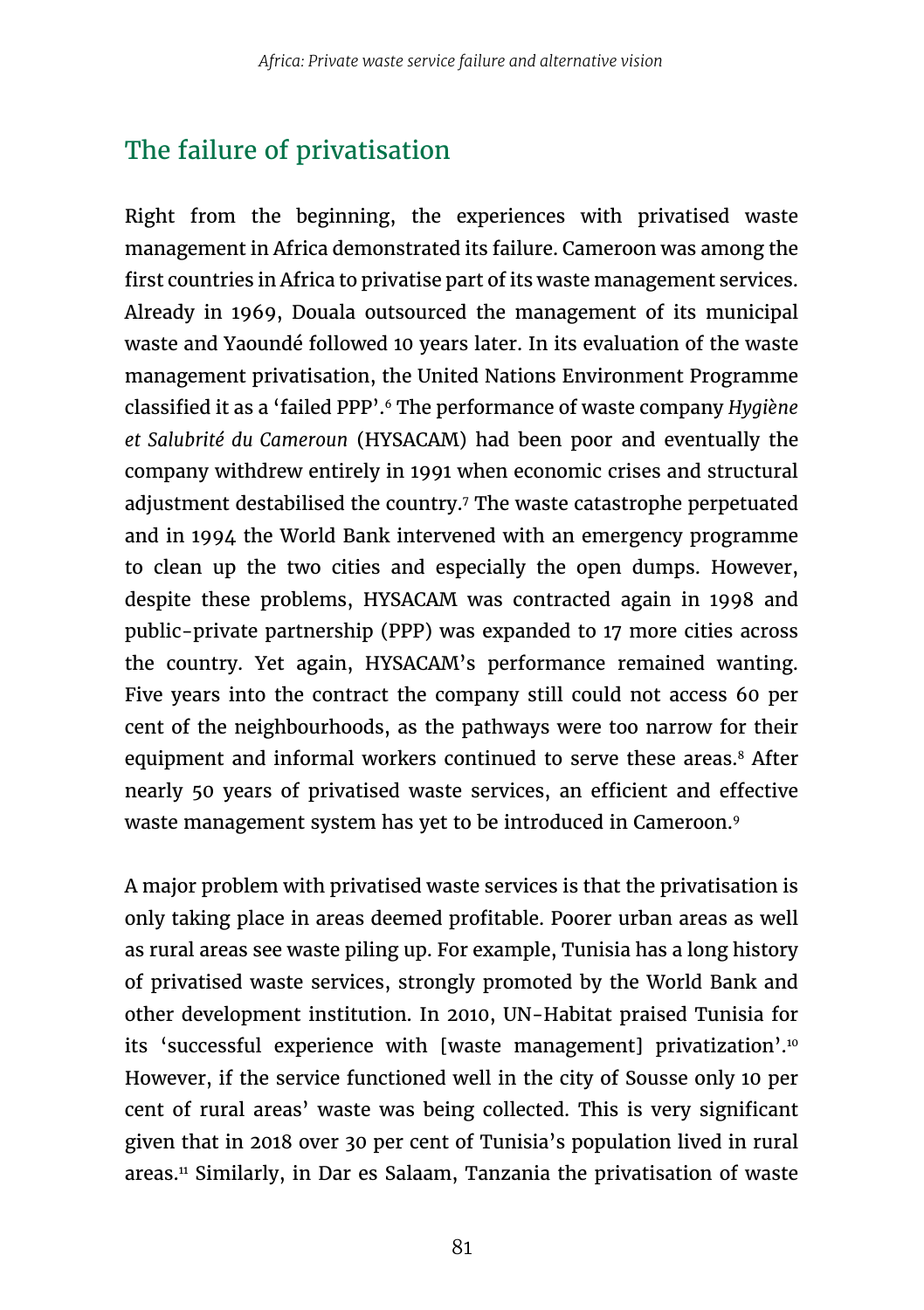services has improved coverage in the capital, but poorer neighbourhoods are left out. Consequently, 70 per cent of the waste in Dar es Salaam is either disposed informally, illegally dumped into waterways and fields, or burned.12

Another common side effect of privatised waste management is the side-lining of informal waste workers. Informal waste workers are contributing significantly to waste management in Africa by doing most of the recycling. For example, in Dar es Salaam, Tanzania's informal waste workers are estimated to recycle 80 per cent of plastic bottles, which are then sold to national factories for processing and sale to national and international markets.13 In South Africa, approximately 80 to 90 per cent of the paper and packaging waste are recovered by the informal sector, thereby saving municipalities millions of dollars every year in freed landfill space. Despite the fact that the informal waste workers deliver such a vital environmental service, when the private company Averda took over the Genesis landfill near Johannesburg in September 2016 it attempted to exclude them. Many of the informal workers had been working at the landfill for 17 years. The company used intimidation to prevent the informal workers from accessing the grounds. In June 2018 Averda hired a private security company, called the Red Ants, which raided the homes of the informal workers outside of the landfill and violently attacked them, resulting in 19 people hospitalised, four with serious injuries.<sup>14</sup>

#### The struggle against privatised waste management in Cairo

In Egypt, in the 1940s the Zabaleen Christian community on the outskirts of Cairo set up a very sophisticated waste management system. Consisting of approximately 70,000 people, this community is believed to sort 15,000 tons of waste daily, which represents two-thirds of Cairo's overall waste. Over time, this waste management system has achieved recycling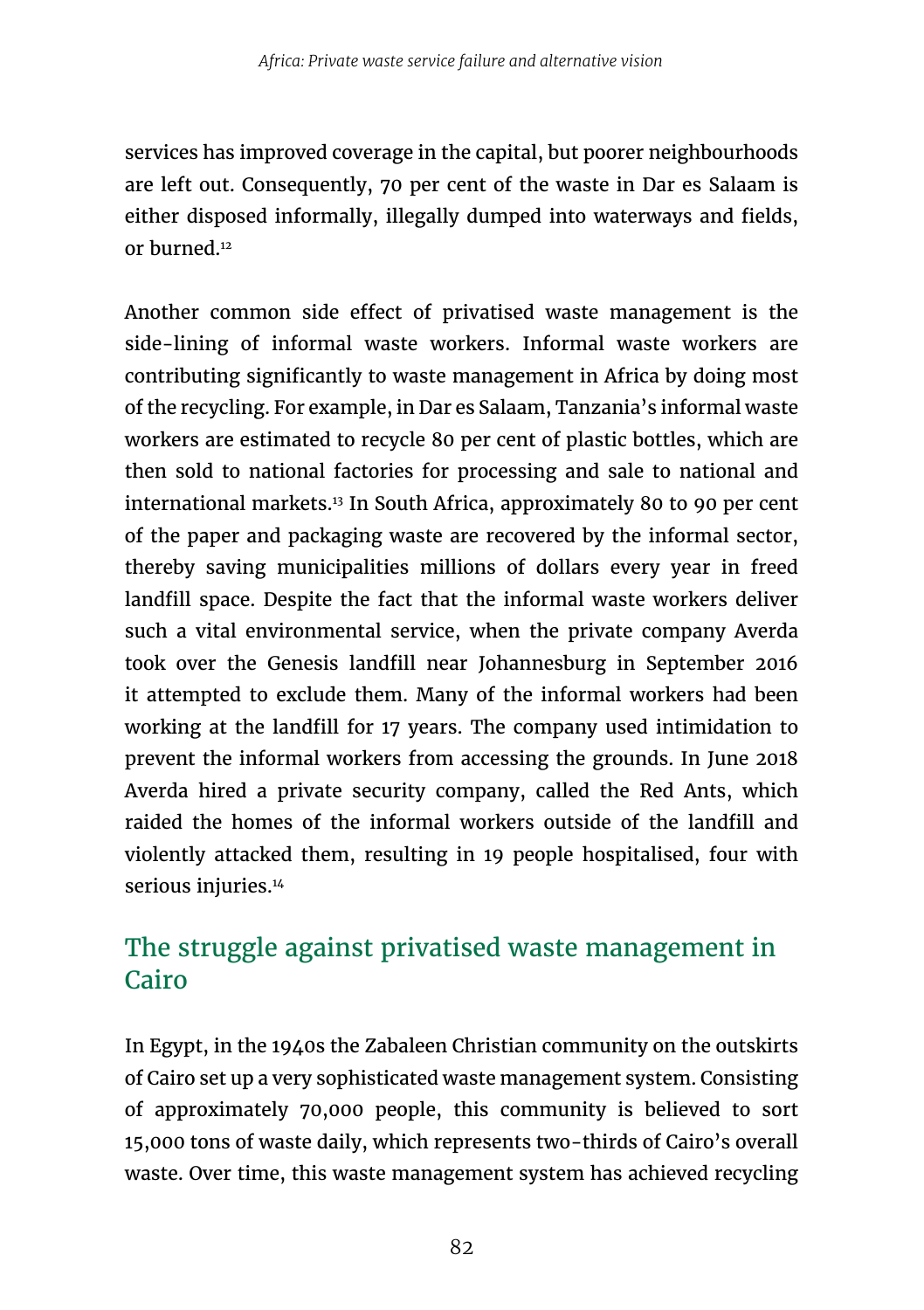rates of 85 per cent.15 By means of comparison, the average recycling rate of municipal waste in the EU-27 and Norway in 2014 was 43 per cent, with Germany achieving the highest rate with  $64$  per cent.<sup>16</sup> Pigs are an essential component of the Zabaleen recycling and sorting system, as they feed on the food waste. The Zabaleen community consumes some of the pigs themselves, and others are sold to hotels and other touristic locations in Egypt. This serves as a source of extra income and a form of savings.<sup>17</sup> The Zabaleen waste management system demonstrates that it is possible to create a circular economy even in megacities such as Cairo.

Despite the effectiveness of the Zabaleen waste management system, the government decided to privatise waste management in Cairo in the early 2000s following privatisations in Alexandria and Giza (see Table 1). The privatisation efforts came as part of a wider gentrification process as the government pursued a hidden agenda in terms of securing access to land for urban development projects and land speculation activities. The Zabaleen settlement, which became known as 'Garbage City', was seen as a lucrative urban investment opportunity due to its geographical proximity with Cairo's historical – and hence touristic – quarters. As such, the privatisation reflects the government's ambition to relocate the Zabaleen out of the city centre and into new suburban settlements.<sup>18</sup>

The private companies were only able to recycle some 20 per cent of the waste,<sup>19</sup> compared to the Zabaleen's earlier 85 per cent.<sup>20</sup> Unlike the Zabaleen, the private companies did not collect the waste from the narrow streets or tall buildings. Instead, they set up central collection points and expected residents to deposit their waste into large bins at these points. Residents were charged for the waste collection service through their electricity bills, effectively giving the private companies 'ownership' over the collected waste. Most of the companies promised to give the Zabaleen some 50 per cent of the garbage in return for their help in sorting. However, this represented only a fraction of the income the Zabaleen had earned before. In other words, through the privatisation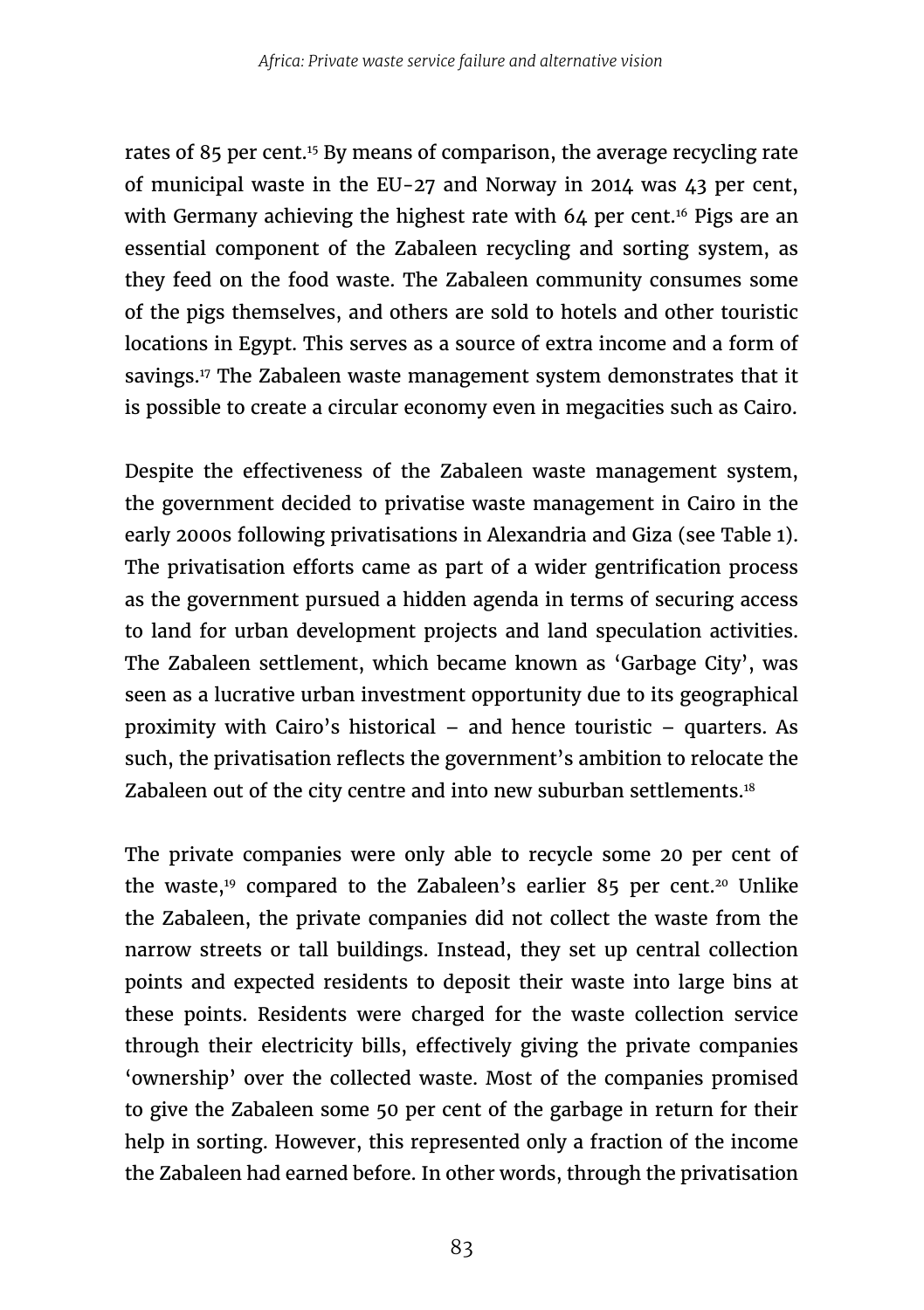the Zabaleen lost their livelihood. Some Zabaleen saw as much as a 75 per cent drop in earnings as a result.<sup>21</sup>

Residents and the Zabaleen resisted the privatisation. In Giza, hundreds of Zabaleen demonstrated in February 2003 to campaign against the influx of foreign companies. In Cairo, just six months after starting operations, the private companies Urbaser and FCC incurred municipal fines of US\$2 million due to citizen complaints of irregular collection and inadequate street sweeping. Moreover, hundreds of citizens in Cairo and Giza filed lawsuits against the government for adding the collection fees onto their electricity bills. Consumers won the case and the ruling ended the billing system in Giza, Cairo and Alexandria. Eventually, the Egyptian government was forced to accept that their privatisation experiment had failed.<sup>22</sup> When the 15-year contracts with the private companies came to an end in 2017 and 2018 the government chose not to renew them. Instead, a 'new' system drawing on Zabaleen door-to-door collection was gradually implemented.23 In all three cities, the waste collection services were remunicipalised. Alexandria was the first city to remunicipalise the waste service as the private company Veolia terminated the contract in 2011, four years earlier than planned (see Table 1). Public company Nahdet Misr, a subsidiary of the state enterprise Arab Constructors, started to operate the waste management services in Alexandria in December 2011. Nahdet Misr partnered with the informal sector, officially subcontracting them for the waste collection services.<sup>24</sup>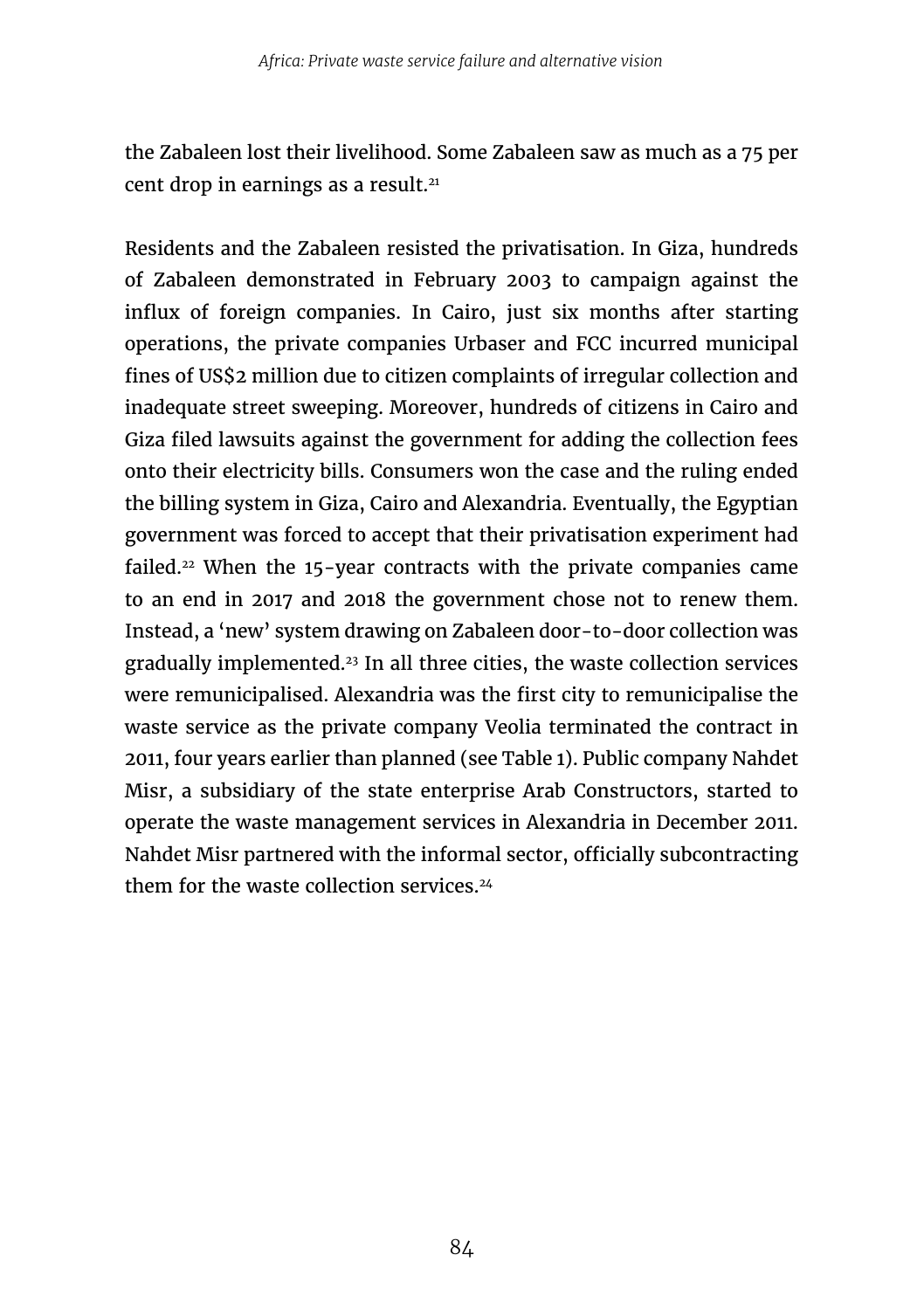| City                                           | Year of<br>privatisation | Value of<br>contract     | Length of<br>contract | Company                                                                                        | Remunicipalisation                                                                                                                                                                                                            |
|------------------------------------------------|--------------------------|--------------------------|-----------------------|------------------------------------------------------------------------------------------------|-------------------------------------------------------------------------------------------------------------------------------------------------------------------------------------------------------------------------------|
| Alexandria                                     | 2000                     | \$446<br>million         | 15 years              | <b>CGEA Onyx, a division</b><br>of Vivendi, which<br>later became Veolia<br><b>Environment</b> | In 2011 Veolia terminated the<br>contract (4 years early).<br>The public sector company Nahdet<br>Misr which is a subsidiary of<br>the state owned enterprise Arab<br>Contractors is now in charge of<br>the waste management |
| Giza (Dokki,<br>Agouza and<br>Imbaba districts | 2002                     | 57.6<br>million          | 15 years              | <b>FCC and Urbaser</b>                                                                         |                                                                                                                                                                                                                               |
| <b>Cairo (eastern and</b><br>western zones)    | 2003                     | \$25 million<br>a year   | 15 years              | <b>FCC and Urbaser</b>                                                                         | Contract terminated and was not<br>renewed                                                                                                                                                                                    |
| Cairo (North)                                  | 2002                     | \$11.5 million<br>a year | 15 years              | <b>AMA Arab Environ-</b><br>ment Company<br>(AAEC)                                             | Contract terminated and was not<br>renewed                                                                                                                                                                                    |

#### Table 1. Waste remunicipalisation in Egypt

*Source: Van Niekerk, S. and Weghmann, V. (2019) Municipal Solid Waste Management in Africa and Arab Countries. Ferney-Voltaire, France: PSI.* 

#### Africa's zero-waste potential

The Zabaleen demonstrate that there is a huge potential for zero-waste programmes in Africa, as the waste composition is characterised by a high percentage of organic waste due to the preparation of fresh food, and the limited use of packaging in sold goods. The World Bank estimates that in Africa 57 per cent of waste is organic, 13 per cent is plastic, 9 per cent is paper or cardboard, 4 per cent is glass, 4 per cent is metal, and the remaining 13 per cent is other materials.25 This is very different from the waste composition in high-income countries, where only 28 per cent of the waste is organic (see Graphs 1 and 2). Organic waste has been reused for centuries. Like the Zabaleen in Egypt, the method of feeding organic waste to animals has been applied in other cities, for example in Sousse in Tunisia, Moshi in Tanzania and, to a lesser extent, in Nairobi, Kenya. Also, in the Ugandan capital Kampala, the Kasubi-Kawala neighbourhood set up a waste management system for 75 per cent of organic waste, which involves feeding animals, composting and making biofuel out of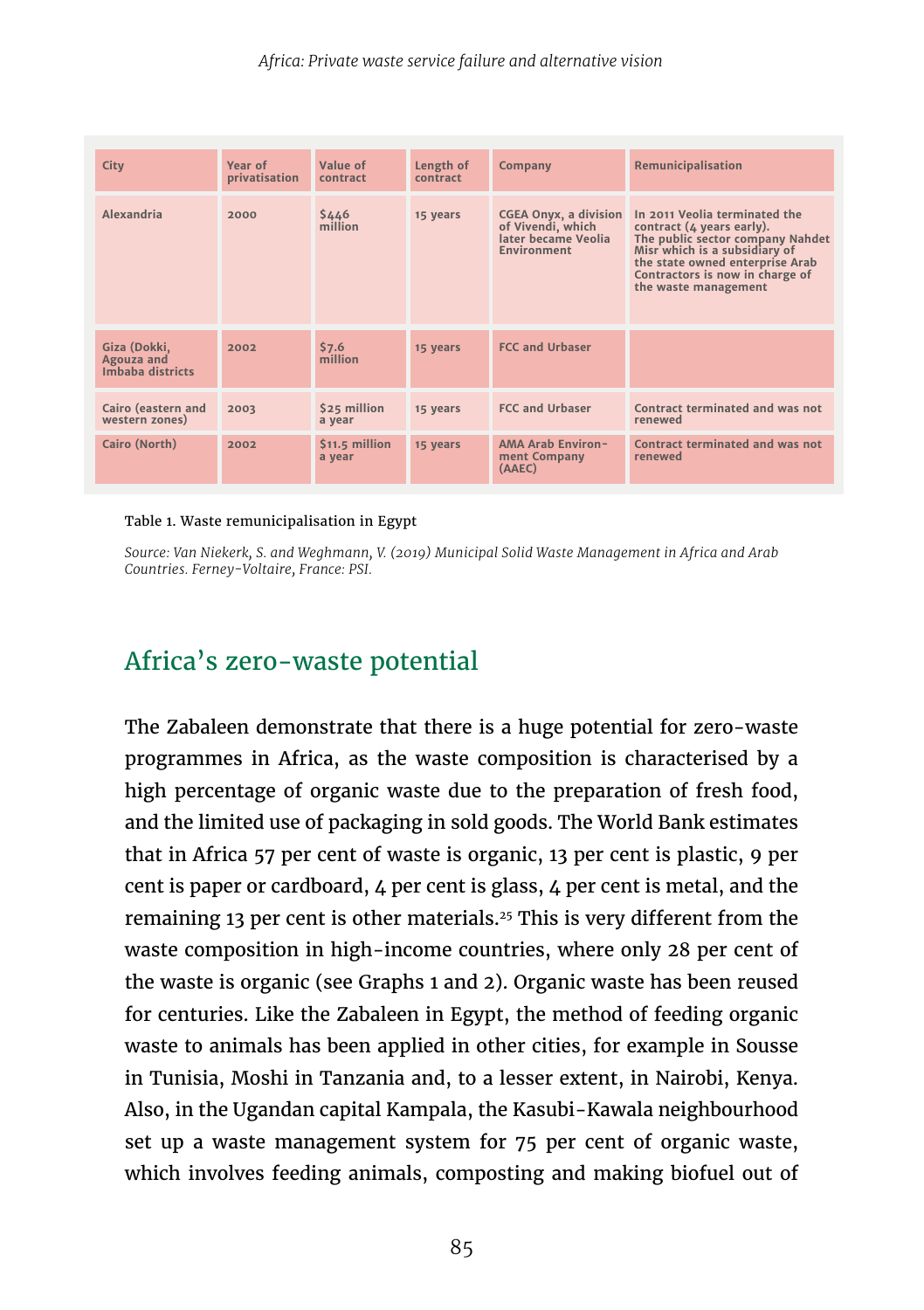

*Source: Hoornweg, D.; Bhada-Tata, P. ( 2012) What a Waste : A Global Review of Solid Waste Management. World Bank. Page 20 and 21*

municipal organic waste. Most strikingly, Bamako, Mali has managed to achieve an estimated 85 per cent municipal waste valorisation rate by feeding waste to animals and by reusing it through a traditional method called '*terreautage'*, whereby unprocessed waste is sold to crop farmers and partially composted waste is sold to vegetable farmers.<sup>26</sup>

The island of Zanzibar in Tanzania is also currently piloting an integrated municipal waste management system with the aim of becoming a zerowaste island. In Zanzibar more than 80 per cent of the waste is of the wet organic type, so composting is key. The pilot programme started in September 2017 in a low-income area of Zanzibar called Shauri Moyo, where 200 households are participating. Selected households received bins and plastic bags to sort the waste into wet, dry and hazardous waste. Eight workers – mostly women – from the local Shauri Moyo Waste Management Society were given the responsibility of educating the households on waste segregation, collection and processing. This local partner is an informal worker-led organisation, but salaries are paid by the Zanzibar Urban Municipal Council.<sup>27</sup> The workers receive a monthly salary and they can make extra income from selling the compost as well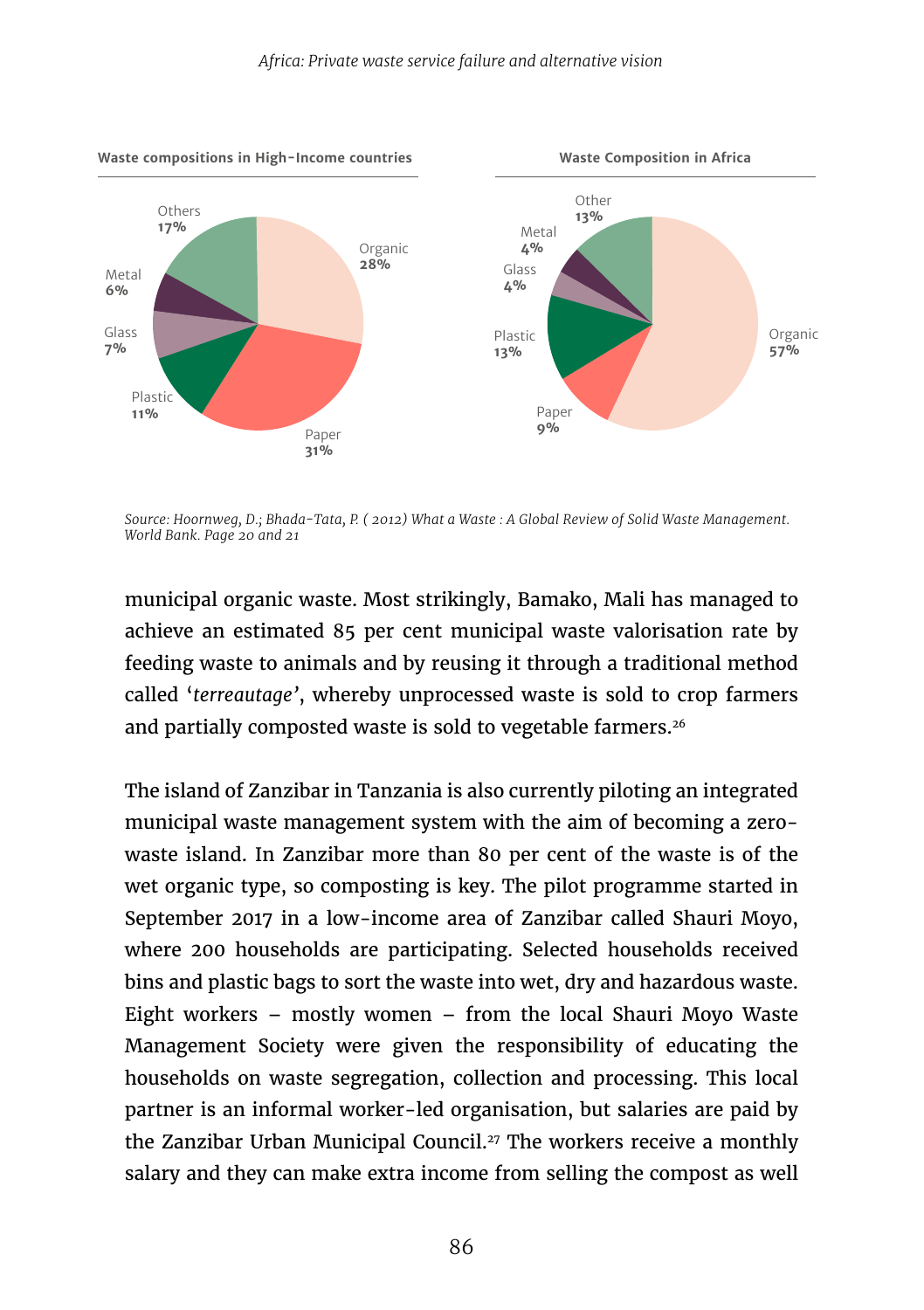as dry waste such as metal, plastics, glass and carton paper. The project was launched by the Zanzibar Environmental Management Authority and the public interest research and advocacy organisation Centre for Science and Environment in India, together with the local municipal councils of Zanzibar.28

## Formalisation of waste services

The work that informal waste workers do is unhygienic, it bears severe health and safety risks and is severely precarious; yet they make a significant – but rarely recognised – contribution to waste management systems in Africa. There is no reliable data on the number of informal waste workers on the continent and there are great variations between countries. In South Africa, there would be at least 90,000 informal waste workers.29 In Nigeria, roughly 10,000 informal waste workers would be working in Lagos alone.<sup>30</sup> In comparison, Morocco's figure would be much lower with only 7,000 informal waste workers in the whole country.<sup>31</sup>

The example of Egypt shows that the failure of privatised waste management services led to the inclusion of informal waste workers into the formal economy. This formalisation of an already established and highly sophisticated waste management system represents an opportunity to enhance working conditions and pay for the informal workers while also increasing the satisfaction of residents with the service. Likewise, Zanzibar's attempt to become a zero-waste island through an integrated waste management system builds on the integration – and thus formalisation – of the informal economy.

However, formalisation becomes a problem when informal workers are incorporated into the formal system at lower wages and with poorer working conditions than municipal waste workers. This happened, for instance, in Dakar, Senegal. By the late 1990s waste services had begun to collapse and rubbish began to accumulate in the streets and public spaces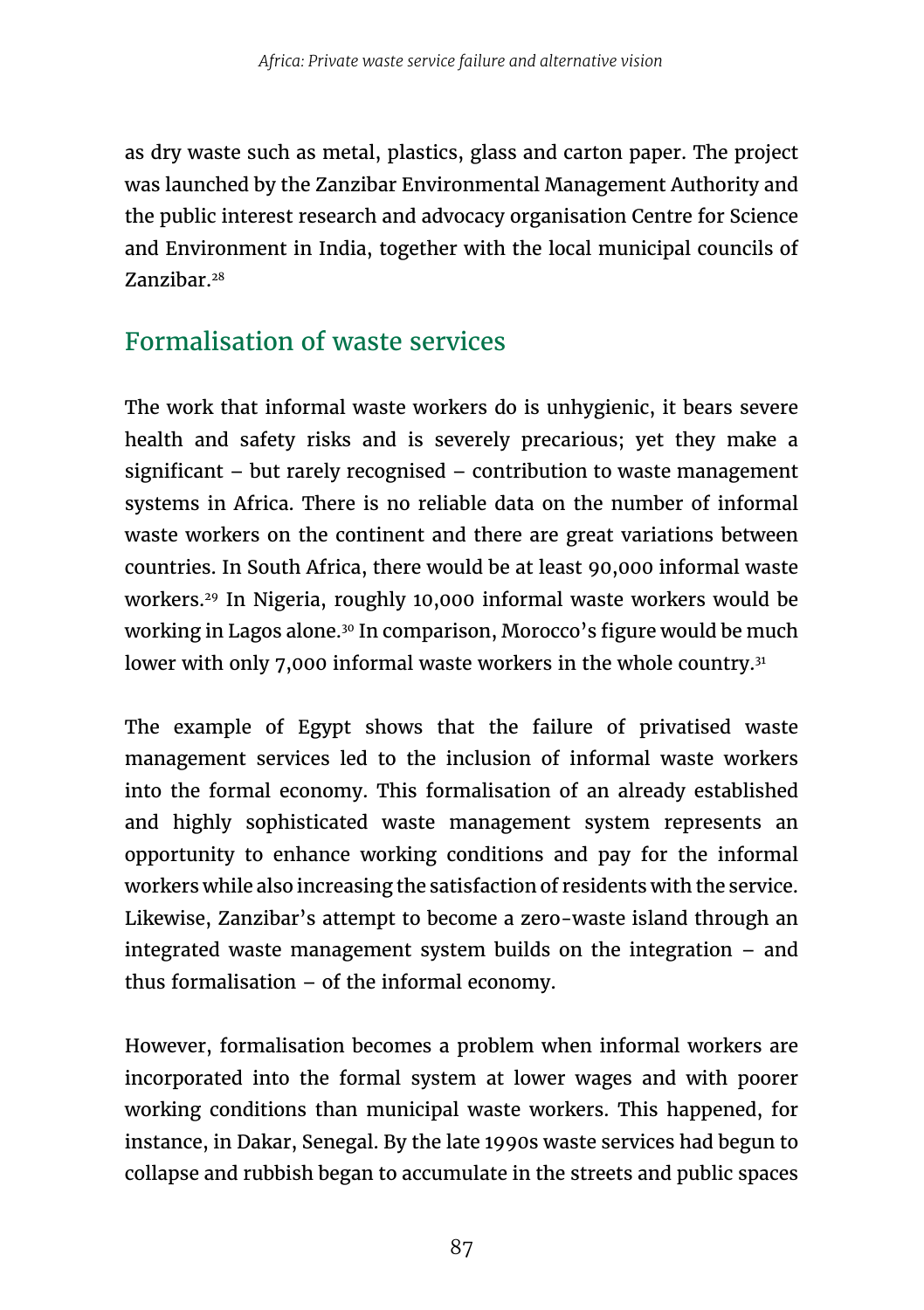of Dakar. In reaction to this, a youth movement called *Set/Setal* ('Be Clean/ Make Clean') emerged. This movement involved youth cleaning and beautifying their own neighbourhoods in Dakar. By 1990, the Set/Setal youth had been recruited into a city-wide participatory system. These youth were incorporated into the city waste management system but at a lower rate of pay and without benefits. The youth became responsible for collecting and loading garbage onto the dump trucks bound for the city's outskirts. Although paid a daily rate, they were not given other protections and benefits, despite becoming the backbone of the waste management system for the city at that time.<sup>32</sup>

Another problem with the formalisation of informal workers arises when only a fraction of the informal waste workers gains formal employment. This poses the question of what happens to the other informal waste workers, whose livelihoods are at risk if they lose access to the waste. As such, formalisation can deepen inequalities between a formally employed workforce and informal waste workers.

## Public alternatives

Algeria is demonstrating what can be achieved through a publicly run waste management system. There is very little private sector involvement in the waste management system in Algeria, with only parts of a few cities having chosen to privatise their waste collection. Since 2002, Algeria has adopted an integrated waste management programme that is part of its wider commitment to sustainable development. Algeria is a country where climate change has been high on the agenda for decades because of increasing desertification due to climate change. Algeria's waste infrastructure is financed by the central government and the management of waste collection and disposal is funded by the 'junk removal tax', whereby each household pays a fee to the municipality.<sup>33</sup> The waste collection rate is among the highest in Africa. In urban areas, roughly 90 per cent of the waste is collected while this rate is at 65-70 per cent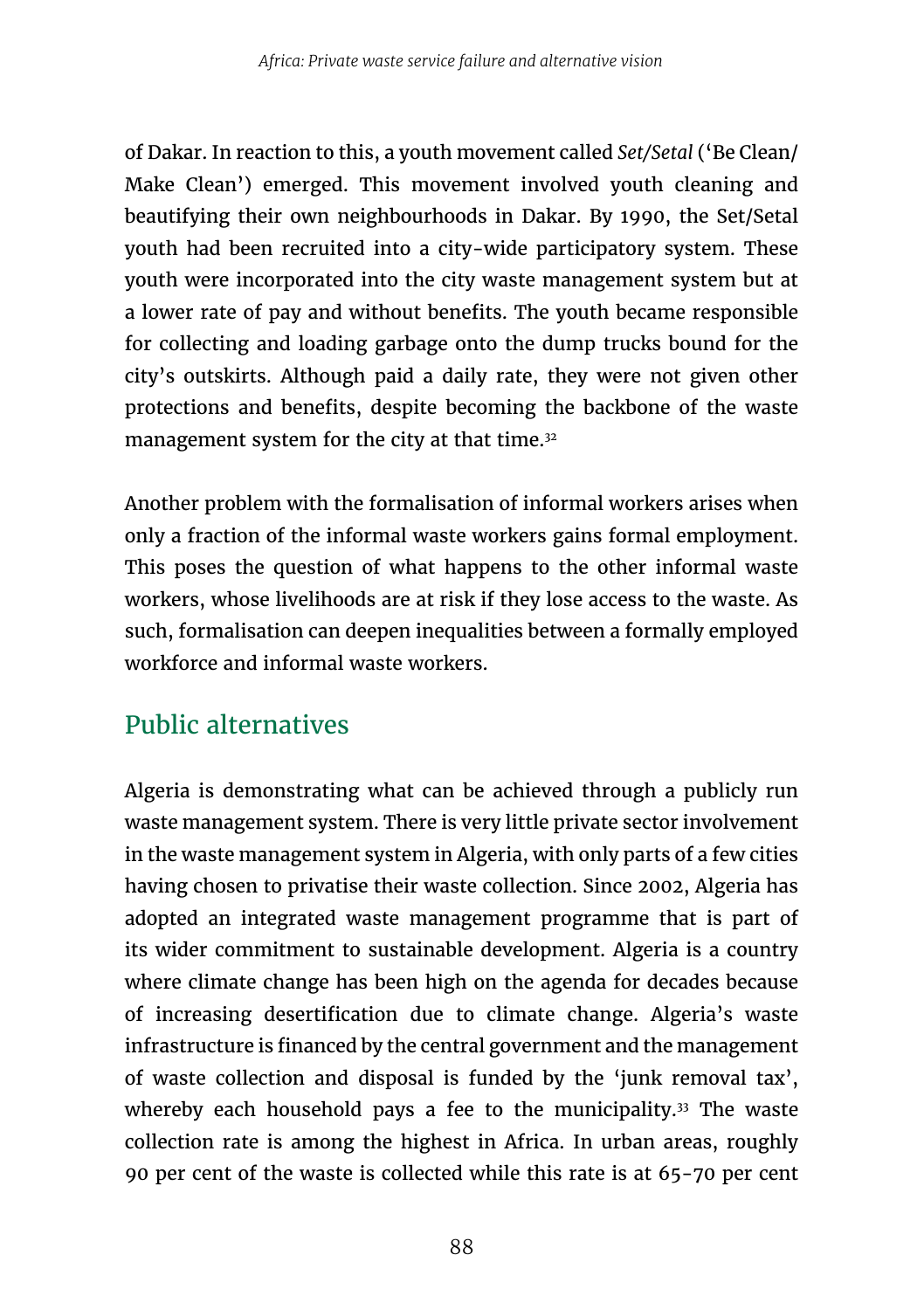in rural areas, which is extraordinarily high for Africa (e.g. as compared with 10 per cent rural waste collection in neighbouring Tunisia). Despite the success of its publicly run waste management programme, Algeria is planning to open to the way for more private sector involvement, as strongly suggested by the international donor community.<sup>34</sup>

Rwanda is routinely praised for its cleanness. At the 2018 World Economic Forum, UN Environment Programme Head Eric Solheim called the capital Kigali the 'cleanest city on the planet' in terms of lack of rubbish on the streets and green initiatives.<sup>35</sup> Umuganda – the one–day-a-month tradition of compulsorily community work – is the secret behind Kigali's cleanness. The communal labour of Umuganda has a long tradition in the region that is nowadays Rwanda. Umuganda has been practiced since pre-colonial kingdoms and it was an integral part of the patron– client relationship.36 Literally translated, it means 'coming together in common purpose to achieve an outcome'. Residents pick up rubbish, clear land for community gardens or help to build new roads, classrooms or residential toilets for families that lack them. It is a day of cleaning up but also an opportunity to catch up with the community. Umuganda is compulsory: At least one person over 18 years of age per household must attend. Residents are divided into neighbourhood work teams, with 20 to 150 families in each group. Non-attendance at Umuganda, without an approved excuse from the local council, can lead to fines of RWF 5,000 (US\$6), which is a significant amount of money for most people in Rwanda but an insignificant sum for the rich.<sup>37</sup> Following Kigali's example, Dar es Salaam has also held a once a month cleaning day campaign in 2016.38 The initiative requires all Tanzanian citizens to participate in regular cleaning activities of public spaces. While some observers see Umuganda as a creative contribution to a functioning public waste management system based on traditional methods, others see it as a form of forced labour.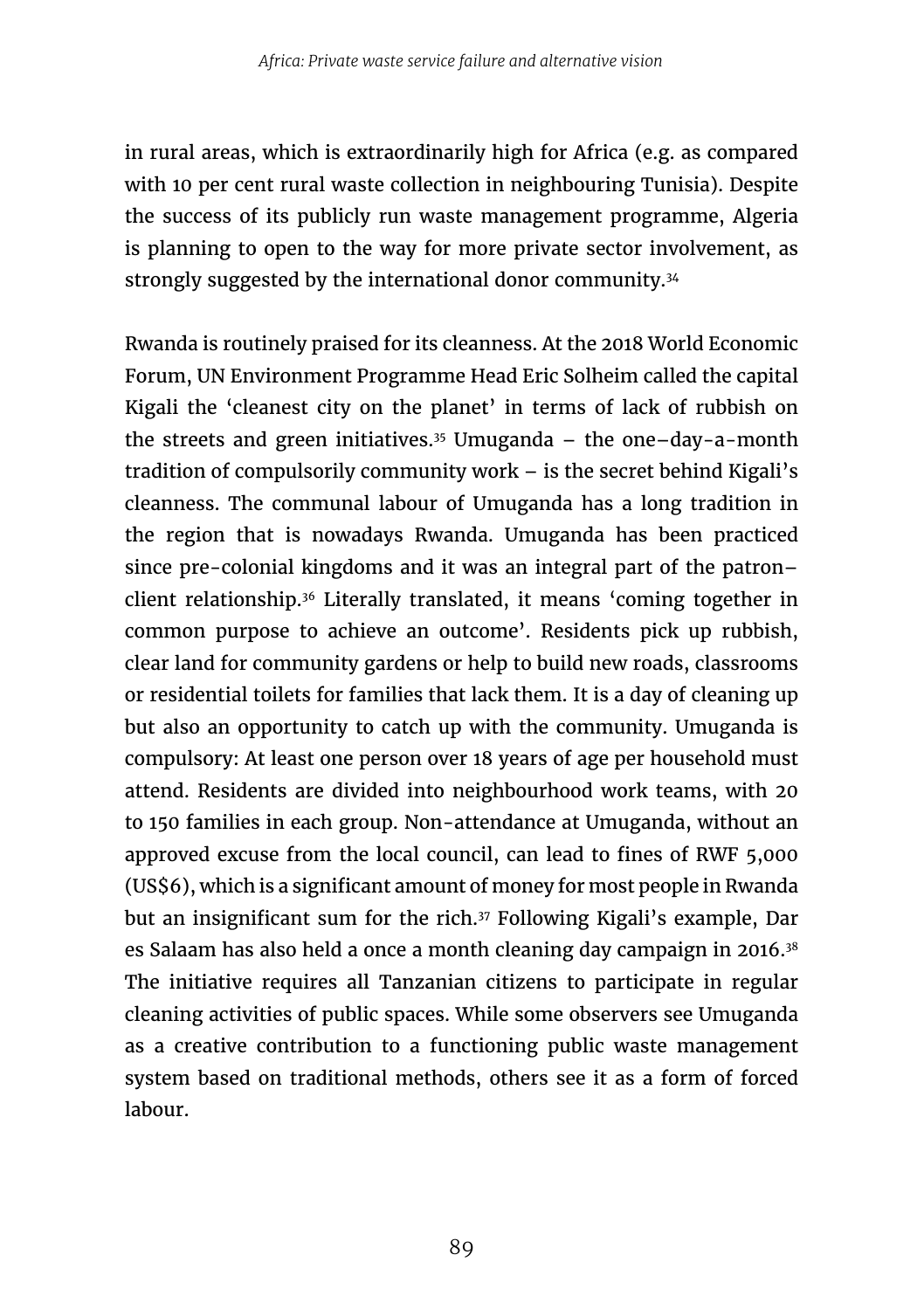# Conclusion: lessons learned

The privatisation of waste management only perpetuates the difficulties in delivering effective waste services: i) it leaves most residents excluded from the service (as the private companies usually only cover the wealthier areas in cities where people can afford to pay for the service); ii) it puts profit before the environment; and iii) it is a very expensive way to run the service.

Africa has a great zero-waste potential by way of establishing a circular economy, because a large proportion of the waste is organic. In fact, traditional methods such as feeding waste to animals or using it to fertilise the soil have been used for centuries. This type of local knowledge should be encouraged. Unfortunately, as the experience of waste privatisation in Egypt demonstrates, privatisation discourages local and integrated waste management mechanisms.

Informal waste workers make a significant but rarely recognised contribution to waste management systems in Africa. Privatisation of waste management often leads to informal waste workers losing access to the waste – in other words, they lose access to their livelihoods. A publicly owned and managed waste management system bears the opportunity to enhance circular-economy waste management by formalising the informal waste workers and by building upon their knowledge and expertise. The Zabaleen's circular economy system that achieved a recycling rate of 85 per cent in Egypt or Zanzibar's efforts to become a zero-waste island are cases in point.

An integrated and publicly owned and managed waste management system can achieve great results. Algeria has achieved one of the highest collection rates in Africa in the virtual absence of private sector involvement. It established an integrated waste management system that serves the entire population, and in particular the rural population. This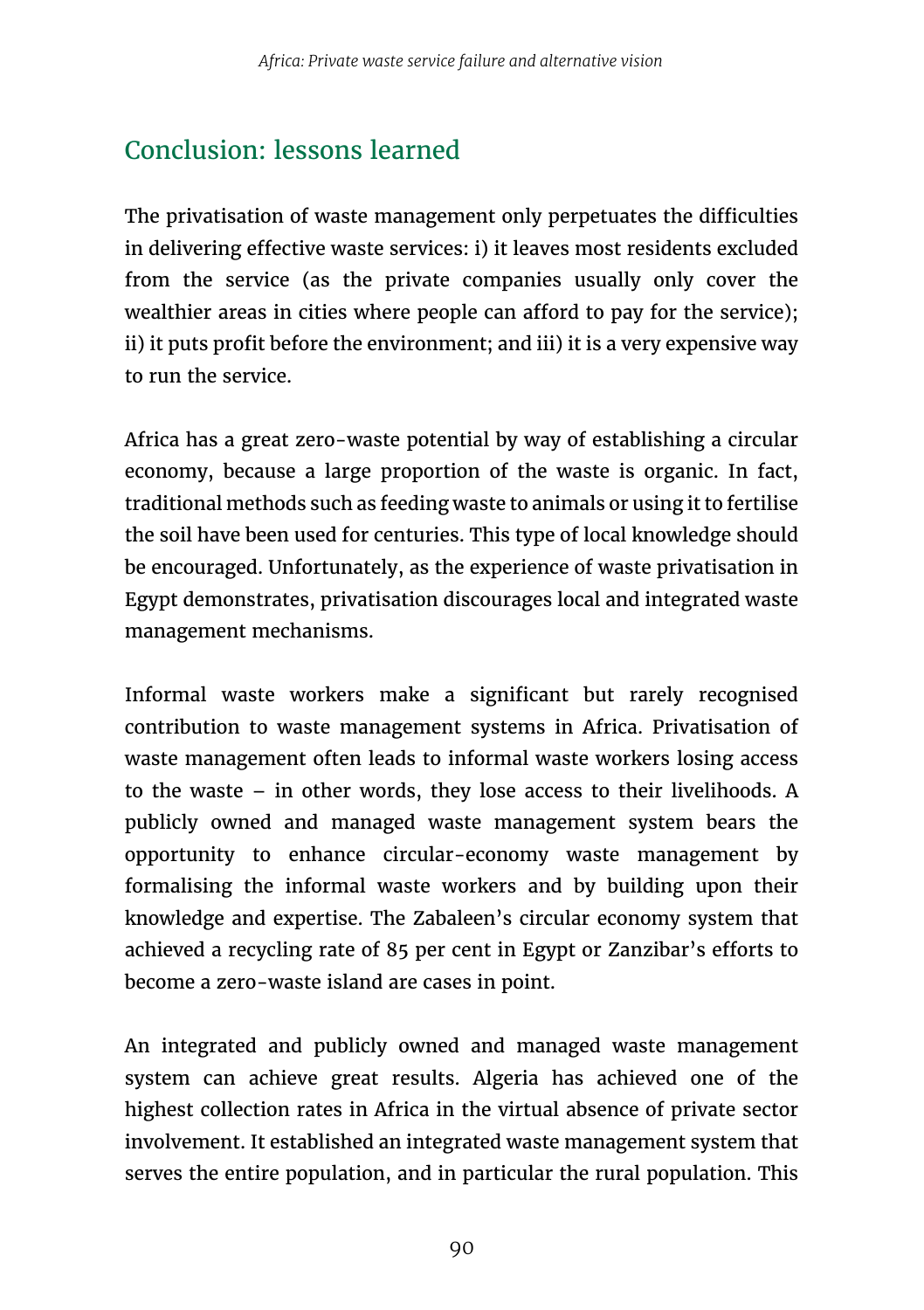#### stands in stark contrast to private waste management systems known to cream off profitable city areas while neglecting the rest of the population.

*Note: This chapter is based on a recent 2019 report published by Public Services International entitled 'Municipal Solid Waste Management Services in Africa and Arab Countries' written by Sandra Van Niekerk and Vera Weghmann.* 

#### ABOUT THE AUTHOR



*Vera Weghmann is a Research Fellow for the Public Services International Research Unit (PSIRU) at the University of Greenwich, UK. She is also a member of the Centre for Research on Employment and Work (CREW). Before joining the University of Greenwich in September 2017, she completed her PhD at the Centre for Study of Social and Global Justice at the University of Nottingham, UK. Her research focuses on public services, in particular waste management, energy policy, energy democratisation, remunicipalisation and public ownership as well as independent trade unionism.* 

#### Endnotes

- 1 United Nations Environment Programme (2018) Africa Waste Management Outlook. Nairobi: UNEP.
- 2 OECD (2016) The cost of air pollution in Africa. Available at: *[https://www.oecd-ilibrary.org/](https://www.oecd-ilibrary.org/development/the-cost-of-air-pollution-in-africa_5jlqzq77x6f8-en) [development/the-cost-of-air-pollution-in-africa\\_5jlqzq77x6f8-en](https://www.oecd-ilibrary.org/development/the-cost-of-air-pollution-in-africa_5jlqzq77x6f8-en)*
- 3 Greenpeace (2017) 'How does plastic end up in the ocean?' 22 August. Available at: *<https://www.greenpeace.org.uk/plastic-end-ocean/>*
- 4 Ministry of Environment and Natural Resources and UNDP (2016) A Circular Economy Solid Waste Management Approach for Urban Areas in Kenya, p. 28. Available at: *[http://www.undp.](http://www.undp.org/content/undp/en/home/librarypage/environment-energy/mdg-carbon/NAMAs/nama-on-circular-economy-solid-waste-management-approach-for-urb.html) [org/content/undp/en/home/librarypage/environment-energy/mdg-carbon/NAMAs/nama-on-circu](http://www.undp.org/content/undp/en/home/librarypage/environment-energy/mdg-carbon/NAMAs/nama-on-circular-economy-solid-waste-management-approach-for-urb.html)[lar-economy-solid-waste-management-approach-for-urb.html](http://www.undp.org/content/undp/en/home/librarypage/environment-energy/mdg-carbon/NAMAs/nama-on-circular-economy-solid-waste-management-approach-for-urb.html)*
- 5 UNEP (2018) Africa Waste Management Outlook. Nairobi, Kenya: UNEP.
- 6 UNEP (2018) Africa Waste Management Outlook. Nairobi, Kenya: UNEP, p. 169.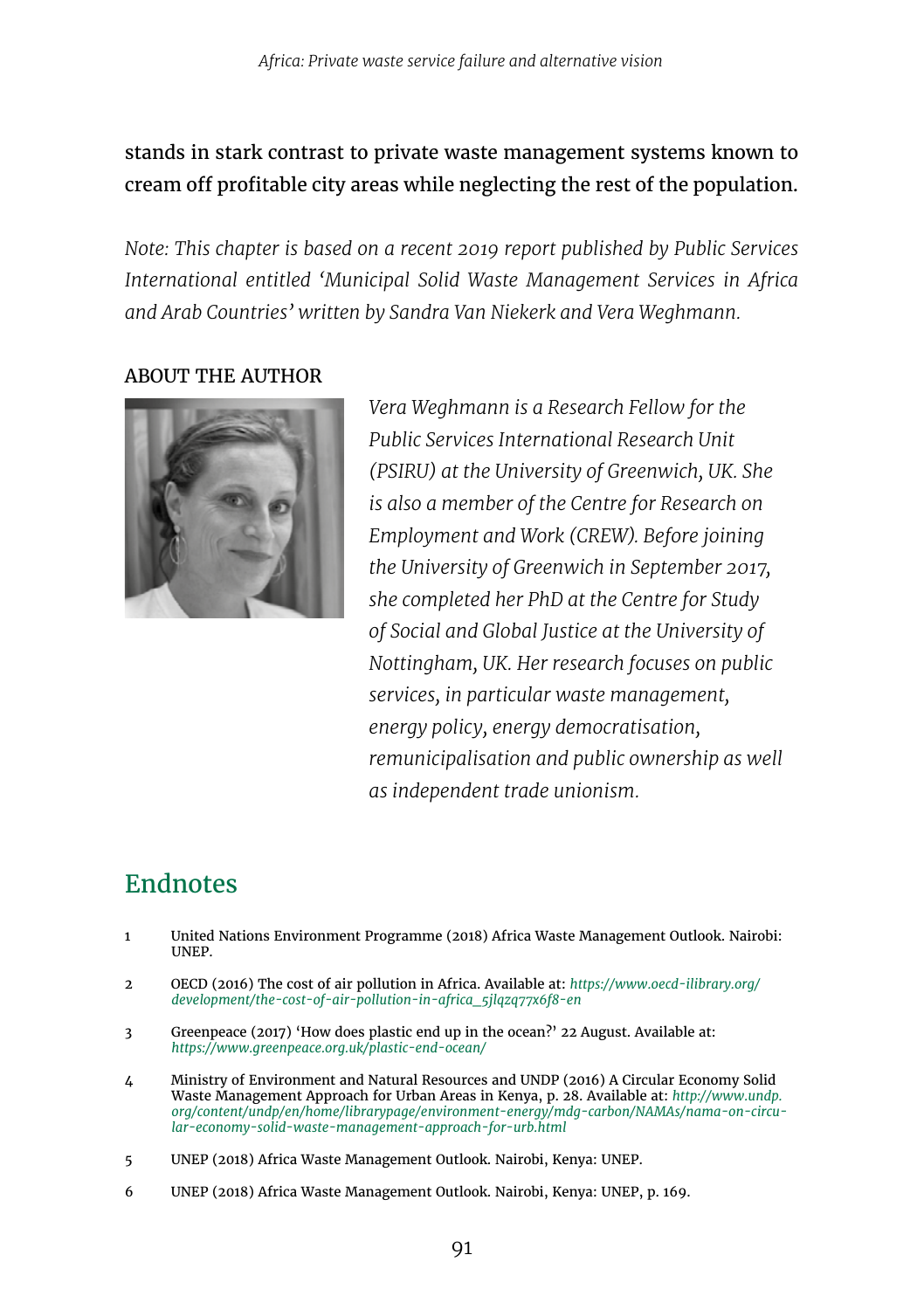- 7 Achankeng, E. (2003) Globalization, Urbanization and Municipal Solid Waste Management in Africa. Available at: *[http://www.wiego.org/sites/default/files/publications/files/Achankeng\\_Globali](https://www.wiego.org/sites/default/files/publications/files/Achankeng_Globalization_Urbanization_MSWMgmt_Africa.pdf)[zation\\_Urbanization\\_MSWMgmt\\_Africa.pdf](https://www.wiego.org/sites/default/files/publications/files/Achankeng_Globalization_Urbanization_MSWMgmt_Africa.pdf)*
- 8 Achankeng, E. (2003) Globalization, Urbanization and Municipal Solid Waste Management in Africa. Available at: *[http://www.wiego.org/sites/default/files/publications/files/Achankeng\\_Globali](https://www.wiego.org/sites/default/files/publications/files/Achankeng_Globalization_Urbanization_MSWMgmt_Africa.pdf)[zation\\_Urbanization\\_MSWMgmt\\_Africa.pdf](https://www.wiego.org/sites/default/files/publications/files/Achankeng_Globalization_Urbanization_MSWMgmt_Africa.pdf)*
- 9 UNEP (2018) Africa Waste Management Outlook. Nairobi, Kenya: UNEP, p. 169.
- 10 UN-Habitat (2010) Solid Waste Management in the Worlds Cities. Available at: *[https://unhabitat.org/solid-waste-management-in-the-worlds-cities-water-and-sanitation-in-the](https://unhabitat.org/solid-waste-management-in-the-worlds-cities-water-and-sanitation-in-the-worlds-cities-2010-2)[worlds-cities-2010-2](https://unhabitat.org/solid-waste-management-in-the-worlds-cities-water-and-sanitation-in-the-worlds-cities-2010-2)*
- 11 Statistics available at: *<https://data.worldbank.org/indicator/SP.RUR.TOTL.ZS?locations=TN>*
- 12 UNEP (2018) Africa Waste Management Outlook. Nairobi, Kenya: UNEP, p. 81.
- 13 Oyake-Ombis, L. (2017) Awareness on environmentally sound solid waste management by communities and municipalities in Kenya, p. 34.
- 14 See: *[https://globalrec.org/2018/07/07/violent-assault-of-waste-pickers-near-genesis-land](https://globalrec.org/2018/07/07/violent-assault-of-waste-pickers-near-genesis-landfill-johannesburg/)[fill-johannesburg/](https://globalrec.org/2018/07/07/violent-assault-of-waste-pickers-near-genesis-landfill-johannesburg/)*
- 15 UNEP (2018) Africa Waste Management Outlook. Nairobi, Kenya: UNEP.
- 16 Egyptian Streets (2016) 'Cairo Leads European Cities in Recycling', 27 July. Available at: *<https://egyptianstreets.com/2016/07/24/cairo-leads-european-cities-in-recycling/>* (accessed  $17/04/18$ ).
- 17 RT Documentary (2016) 'Zabbaleen: Trash Town. A whole community in Egypt that lives on rubbish', 15 May. Available at: *<https://www.youtube.com/watch?v=D0s7WsoC528>* (accessed 17/04/18)
- 18 Fahmi, W. and Sutton, K. (2019) 'Cairo's Contested Garbage: Sustainable Solid Waste Management and the Zabaleen's Right to the City'. Sustainability, 2: 1765-1783.
- 19 Brinkley, H. (2019) Hardin's imagined tragedy is pig shit: A call for planning to recenter the commons. Planning Theory. Vol. 19, iss. 1, pp. 127-144.
- 20 Egyptian Streets (2016) Cairo Leads European Cities in Recycling, 27 July. Available at: *<https://egyptianstreets.com/2016/07/24/cairo-leads-european-cities-in-recycling/>*
- 21 NewsWeek Middle East (2017) 'Cairo's Treasures of Trash', 24 May. Available at: *<http://newsweekme.com/cairos-treasures-trash/>* (retrieved 17 April 2018).
- 22 Wael Fahmi, W. and Sutton, K. (2010) 'Cairo's Contested Garbage: Sustainable Solid Waste Management and the Zabaleen's Right to the City'. Sustainability, 2 (6).
- 23 Egypt Today (2017) 'Cabinet allocates LE 300 million for Cairo waste collection', 5 October. Available at: *[https://www.egypttoday.com/Article/1/26112/ Cabinet-allocates-LE-300-mil](https://www.egypttoday.com/Article/1/26112/Cabinet-allocates-LE-300-million-for-Cairo-waste-collection)[lion-for-Cairo-waste-collection](https://www.egypttoday.com/Article/1/26112/Cabinet-allocates-LE-300-million-for-Cairo-waste-collection)* (retrieved 17 April 2018).
- 24 Elgazzar, R., El-Gazzar, R. and El-Gohary, M. (2017) Understanding the Dilemma of the Municipal Solid Waste Management System in Alexandria, Egypt: Could ICT Improve the System? International Federation for Information Processing, pp. 816–822.
- 25 Hoornweg, D.; Bhada-Tata, P. (2012) What a Waste : A Global Review of Solid Waste Management. Urban development series. Knowledge papers no. 15. World Bank. Washington, DC
- 26 Wilson, D., Rodic, L. et al. (2012) 'Comparative analysis of solid waste management in 20 cities'. Waste Management & Research, 30(3): 237 –254.